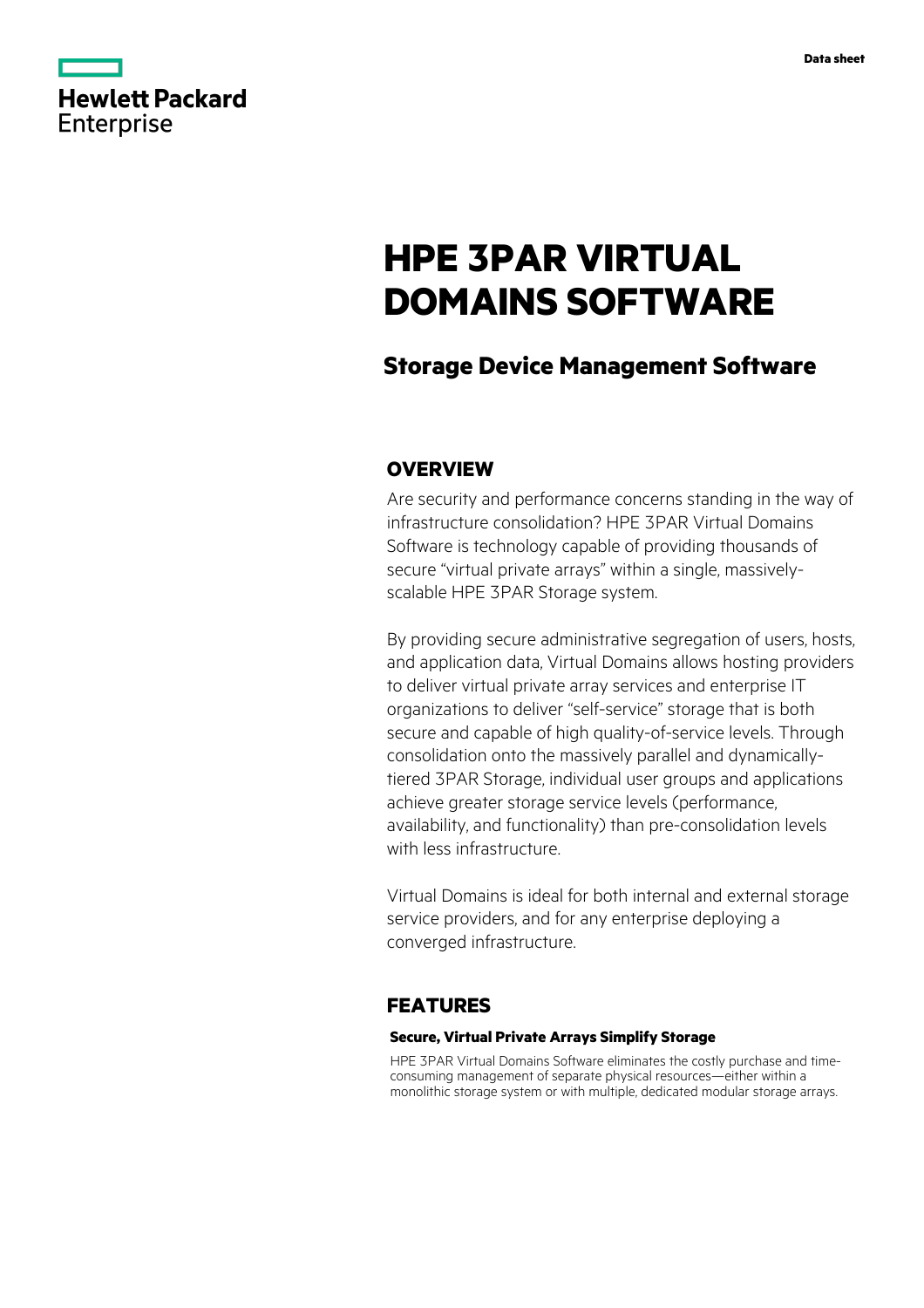Enables the creation of up to 1024 secure, "virtual private arrays" within a single, massively scalable 3PAR Storage/ 3PAR StoreServ system by delivering a simple, efficient, and scalable approach to secure segregation within a consolidated platform.

Allows organizations to enjoy the benefits of storage consolidation—including greater resource utilization, reduced administration, centralized backup, and reduced energy and floor space consumption—while meeting diverse and distributed storage needs.

Fully integrated with HPE 3PAR Remote Copy Software for simple and secured access to replicated volumes, HPE 3PAR System Reporter Software for simple historical performance and capacity utilization reporting by virtual domain, and LDAP support for centralized user authentication and authorization.

### **Improved Quality-of-Service Levels**

Policy-based, virtual implementation preserves the benefits of massively distributing and sharing each application workload across all system resources (ports, processors, cache, loops, and disk drives).

Administrative segregation of users, hosts, and application data enables individual user groups and applications to achieve greater storage service levels (performance, availability, and functionality) at a lower cost, with less infrastructure, and without compromising security.

With secure, virtual implementation users only have access to virtual domains and logical elements that they have been granted access by a primary administrator. IT organizations can deliver customized, secure, and self-service storage to administrators, applications, departments, and customers.

Ideal for internal or external service providers that must enable secure, consolidated, independent storage services to multiple administrators, applications, departments, and customers.

### **Drives Operational Efficiency**

Enables simple storage administrative tasks and monitoring tools to be turned over to system and application administrators in a "self-service" model that drives time and cost savings.

Prevents deliberate or inadvertent presentations of a volume outside its virtual domain, thereby protecting authorized administrators against errors and aiding compliance efforts.

Using the Autonomic Groups feature of the HPE 3PAR Operating System Software, multiple independent virtual domains can be grouped into a single logical entity thus simplifying storage administration and backups.

Enables the secure consolidation of production with test and development environments to drive huge cost savings.

## **Technical specifications HPE 3PAR Virtual Domains Software**

| <b>Supported hardware environment</b> | HPE 3PAR Storage systems, HPE 3PAR StoreServ |
|---------------------------------------|----------------------------------------------|
| <b>Compatible operating systems</b>   | HPE 3PAR Operating System                    |